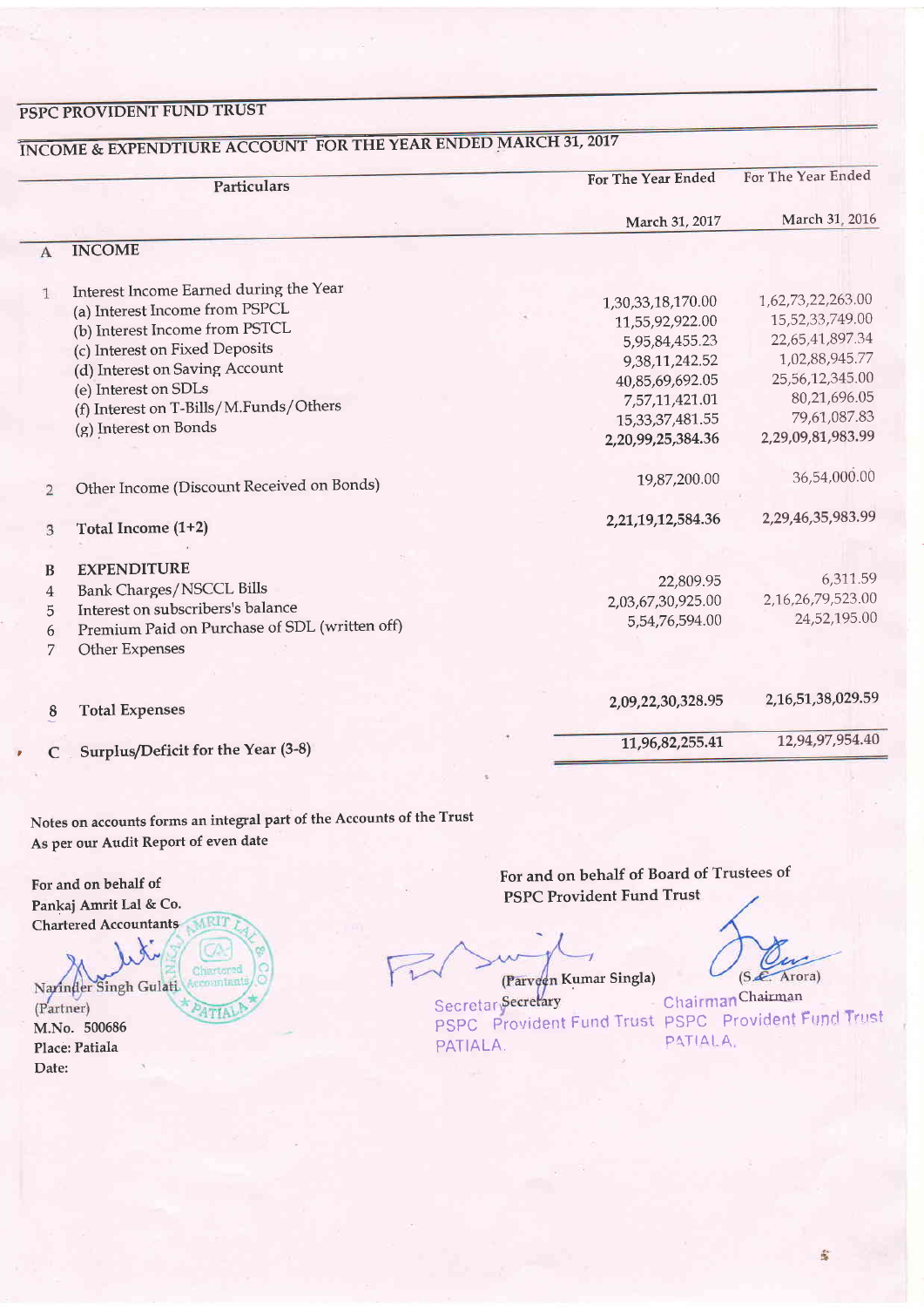### PSPC PF TRUST

| <b>BALANCE SHEET AS AT MARCH 31, 2017</b><br>(Rupees)           |                 |                     |                    |  |
|-----------------------------------------------------------------|-----------------|---------------------|--------------------|--|
| Particulars                                                     |                 | As at               | As at              |  |
|                                                                 |                 | March 31, 2017      | March 31, 2016     |  |
| I EQUITY AND LIABILITIES                                        |                 |                     |                    |  |
| Funds                                                           |                 |                     |                    |  |
| Employees General Provident Fund A/C<br>Excess Subscription A/C |                 | 27,29,40,62,211.00  | 27,26,51,56,525.00 |  |
| Surplus/(Deficit) for Income & Expenditure (Old Bal.)           | 26,80,50,036.76 |                     |                    |  |
| <b>Current Period</b>                                           | 11,96,82,255.41 | 38,77,32,292.17     | 26,80,50,036.76    |  |
| <b>Current Liabilities</b>                                      |                 |                     |                    |  |
| <b>BBMB</b> Account                                             |                 | 24,887.00           | 68,310.00          |  |
| Total                                                           |                 | 27,68,18,19,390.17  | 27,53,32,74,871.76 |  |
| <b>II ASSETS</b>                                                |                 |                     |                    |  |
| 1 Balance with Banks (Detial As Per Schedule A)                 |                 | 1,73,79,70,487.32   | 1,89,47,63,761.99  |  |
| 2 Receivables                                                   |                 |                     |                    |  |
| i) PSPCL Loan Account                                           |                 | 13,38,26,80,220.00  | 15,62,20,08,204.00 |  |
| ii) PSPCL Current Account                                       |                 | 1,90,36,71,781.00   | 1,97,50,73,516.00  |  |
| iii) PSTCL Loan Account                                         |                 | 1,31,72,91,655.00   | 1,53,68,40,271.00  |  |
| iv) PSTCL Current Account                                       |                 | 2,31,16,235.00      | 3,58,986.00        |  |
| v) Interest Receivable                                          |                 | 2,84,367.00         | 14,21,867.00       |  |
| 3 Investments                                                   |                 |                     |                    |  |
| i) State Development Loans (SDLs) (Catagory 1st)                |                 | 5,46,61,10,000.00   | 3,68,86,80,000.00  |  |
| ii) Fixed Deposit (Catagory 2nd)                                |                 | 21,07,95,498.00     | 1,72,63,95,498.00  |  |
| iii) Mutual Funds (Category 4e)                                 |                 | 46, 28, 25, 374. 75 | 18,49,21,548.00    |  |
| iv) SG Corporate Bonds (Catagory 1st)                           |                 | 58,80,00,000.00     | 33,00,00,000.00    |  |
| v) PSU/Pvt/PFI/Bank Bonds (Catagory 2nd)                        |                 | 2,06,65,00,000.00   | 40,00,00,000.00    |  |
| vi) Debt Mutual Funds (Category 2e)                             |                 | 21,01,99,133.43     |                    |  |
| vii) Gilit Mutual Funds (Category 1st)                          |                 | 10,11,00,566.92     |                    |  |
| viii) Liquid Mutual Funds (Category 3rd)                        |                 | 5,55,56,631.75      |                    |  |
| 4 Interest/Income Accrued On:                                   |                 |                     |                    |  |
| i) Fixed Deposits                                               |                 | 1,78,26,915.00      | 11,73,39,082.77    |  |
| $\pmb{\pi}$<br>ii) State Developments Loans                     |                 | 6,98,31,727.00      | 5,20,10,985.00     |  |
| iii) SG Corporate Bonds (Catagory 1st)                          |                 | 17,93,294.00        | 1,13,552.00        |  |
| iv) PSU/Pvt/PFI/Bank Bonds (Catagory 2nd)                       |                 | 6,37,05,404.00      | 7,87,500.00        |  |
| v) TDS                                                          |                 | 25,60,100.00        | 25,60,100.00       |  |
| Total                                                           |                 | 27,68,18,19,390.17  | 27,53,32,74,871.76 |  |
|                                                                 |                 |                     |                    |  |

Notes on accounts forms an integral part of the Accounts of the Trust As per our Seperate Report of even date

For Pankaj Amrit Lal & Co. RIT Chartered Accountants Narinder Singh Gulati<br>(Partner)<br>M.No. 500686 Place : Patiala

Date:

Parveen Kumar Singla) Secretary

(S.C. Arora) Chairman

 $\frac{m}{d}$ 

**Secretary** PSPC Provident Fund TrustPC Provident Fund Trust FATIAIA-Chairman PATIALA.

For and on behalf of Board of Trustees of

PSPC Provident Fund Trust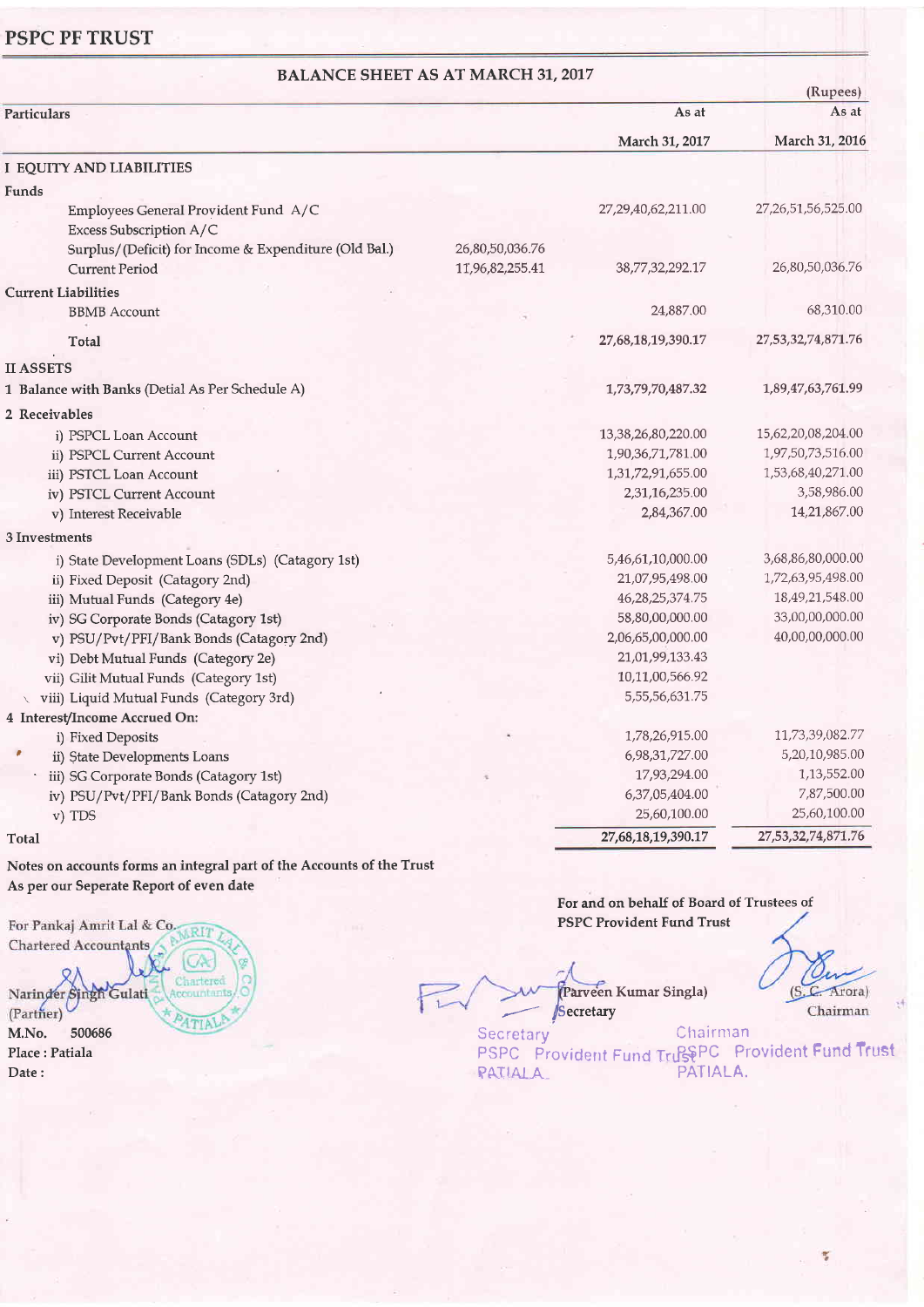### PSPC PROVIDENT FUND TRUST

Accounting Policies and Notes on Accounts Forming Part of Accounts as on 31.03.2017 **Significant Accounting Policies:** 

#### (l) Basis of Accounting:

The Accounts of the Trust have been prepared qn accrual basis

(ll) Carrying Amount of Investment:

pSpc provident Fund Trust has adopted the following accounting policy with regard to valuation of investments:

- a) Investment in Bonds/Securities are carried at Face Value.
- b) Investment in Mutual Funds is carried at Market Value.
- c) premium paid/discount received on purchase of securities have been written off/accounted for, in the same year.

Notes to Accounts:

- 1. The Trust has been recognized under rule 3(1) of Part A of the Fourth Schedule of lncome Tax Act 1961 vide Commissioner of lncome Tax , Patiala reference No' CIT/PTA/Tech/2011-12/2638 dated 24.10.2011.
- 2. The income of the Trust is exempted under section 10(25) of the Income Tax Act 1961.
- 3 (i) pursuant to the punjab Power Sector Reforms Transfer (First amendment) Scheme 2012 notified by Government of Punjab vide no. 1/4/04-EB(PR)/620 dated 24.12.2012, the General provident Fund Trust shall be funded by Punjab State Power Corporation Limited and punjab State Transmission Corporation Limited as per apportionment made in the opening balance sheet of PSPCL & PSTCL on and with effect from 16.04.2010 and the said funding to the GPF trust shall be made in the ratio of 88.64:11.36.over a period of 10 years commencing w.e.f. 1.4.2013 alongwith interest at the rate as applicable to General Provident Fund.

(ii) pursuant to the abovesaid scheme, PSPCL and PSTCL are liable to pay interest on the apportioned amount at the rate applicable for the respective financial years.

- 4 The day to day expenses of the Trust have been borne by PSPCL as the Trust is meant for the welfare of the employees of PSPCL.
- 5 Interest on saving bank Account is shown on receipt basis and SDL/FDRs/Bonds on accrual basis.
- 6 Income / Loss on Mutual Funds is calculated on the basis of NAV as on 31.03.2017.

As per our Audit Report of even date.

Chartered Accountan Gulati Singh

**Narinder** 

(Partner) Place: Patiala Date:

For Pankaj Amrit Lal & Co. MRIT

f **Parveen Kumar**Singla

Secretary Secretary Chair PSPC Provident Fund Trust PSPC PATIALA PATIALA

Secretary Chairman PSPC Provident Fund Trust